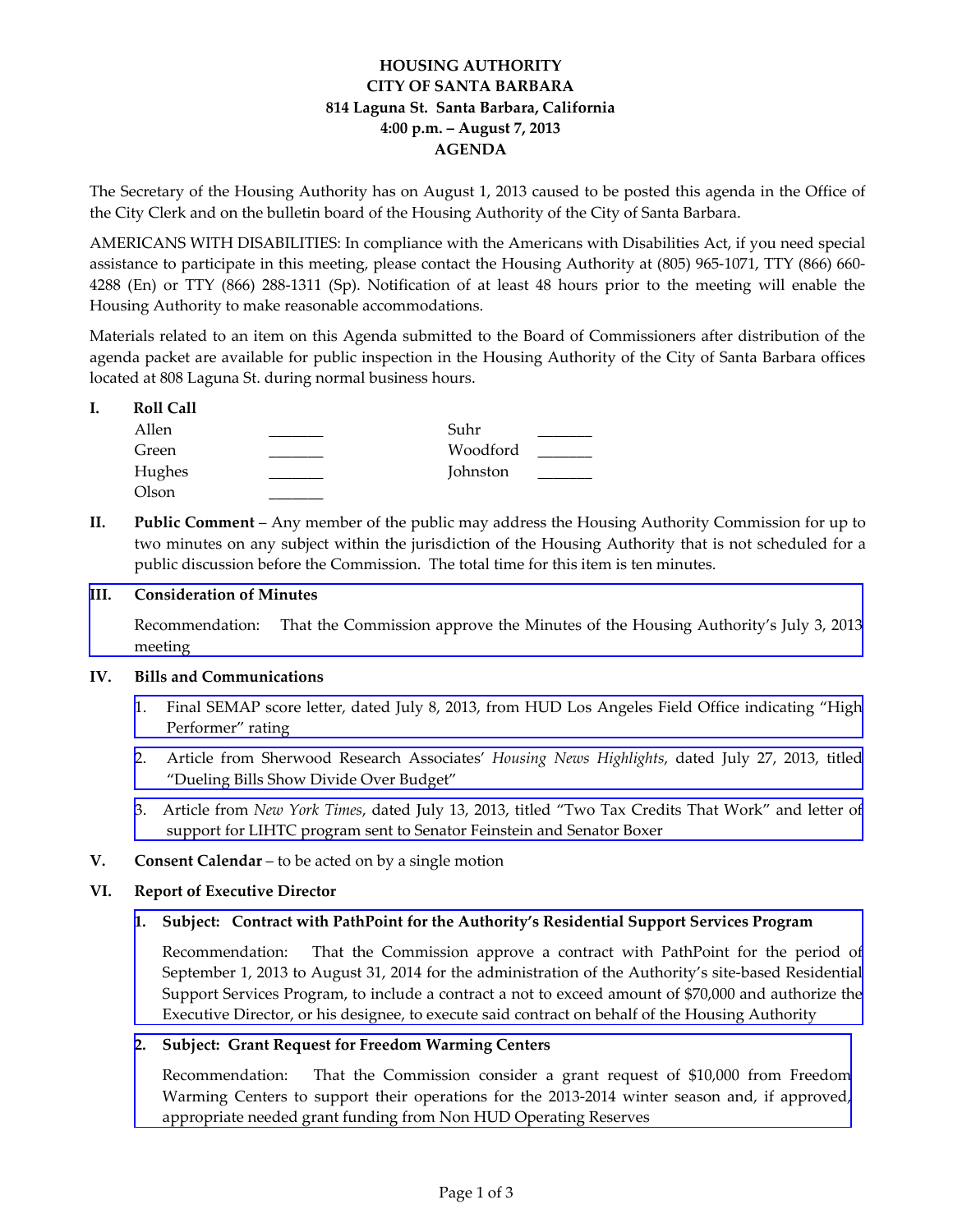### **3. Subject: Update on Public Housing Disposition**

[Recommendation:](http://www.hacsb.org/Library/agendas_minutes/2013/agenda_packet/Agenda_Packet_2013_08_07/item_VI_III_2013_08_07.pdf) That the Commission receive an oral report on the status of the Housing Authority's HUD Assisted Public Housing AMP's 1 and 2 RAD application and AMP 3 disposition

## **4. Subject: Assignment of Architectural Services Contract for Proposed Remodel at 13‐21 South Soledad Street (HUD Public Housing)**

[Recommendation:](http://www.hacsb.org/Library/agendas_minutes/2013/agenda_packet/Agenda_Packet_2013_08_07/item_VI_IV_2013_08_07.pdf) That the Commission authorize the Executive Director/CEO, and/or his designee, to execute a Consent of Assignment and implement any related Agency actions necessary for the architectural and engineering services contract for Soledad Apartments remodel from Peikert Group Architects, LLP, to Peikert + RRM Design Group

### **5. Subject: 2013 NAHRO Conference**

[Recommendation:](http://www.hacsb.org/Library/agendas_minutes/2013/agenda_packet/Agenda_Packet_2013_08_07/item_VI_V_2013_08_07.pdf) That the Commission authorize up to three staff members, Commissioner Allen and an appropriate number of additional Commissioners to attend the National Association of Housing and Redevelopment Official (NAHRO) 2013 National Conference in Cleveland, Ohio October 23 thru 26, 2013

### **VII. Treasurer's Report**

# **1. Subject: Expenditure Resolution May, 2013**

 [Recommendation:](http://www.hacsb.org/Library/agendas_minutes/2013/agenda_packet/Agenda_Packet_2013_08_07/item_VII_I_2013_08_07.pdf) That the Commission adopt a resolution setting forth costs incurred and payments made for the month of May, 2013

### **2. Subject: Expenditure Resolution June, 2013**

[Recommendation:](http://www.hacsb.org/Library/agendas_minutes/2013/agenda_packet/Agenda_Packet_2013_08_07/item_VII_II_2013_08_07.pdf) That the Commission adopt a resolution setting forth costs incurred and payments made for the month of June, 2013

#### **3. Subject: Investment Report for the Quarter Ended June 30, 2013**

 Recommendation: That the Commission review and order filed the quarterly Investment Report for the quarter ended June 30, 2013

#### **4. Subject: Financial Statements for the Quarter Ended June 30, 2013**

[Recommendation:](http://www.hacsb.org/Library/agendas_minutes/2013/agenda_packet/Agenda_Packet_2013_08_07/item_VII_IV_2013_08_07.pdf) That the Commission review and order filed the quarterly financial statements for the quarter ended June 30, 2013

#### **VIII. Committee Reports**

## **IX. Unfinished Business**

# **X. New Business**

# **1. Subject: Public Hearing on Proposed Revision to the Admissions and Continued Occupancy Policy for the Public Housing Program relative to Flat Rents and Resolution Approving Same**

[Recommendation:](http://www.hacsb.org/Library/agendas_minutes/2013/agenda_packet/Agenda_Packet_2013_08_07/item_X_I_2013_08_07.pdf) That the Commission: (1) hold a public hearing and take public comment on the Housing Authority's proposed revision to the flat rent schedule for units in its HUD Assisted Public Housing program as set forth in the Authority's "Admissions and Continued Occupancy Policy" for said program; and (2) adopt the a resolution approving the revised flat rent schedule effective October 1, 2013

#### **XI. Commission Matters**